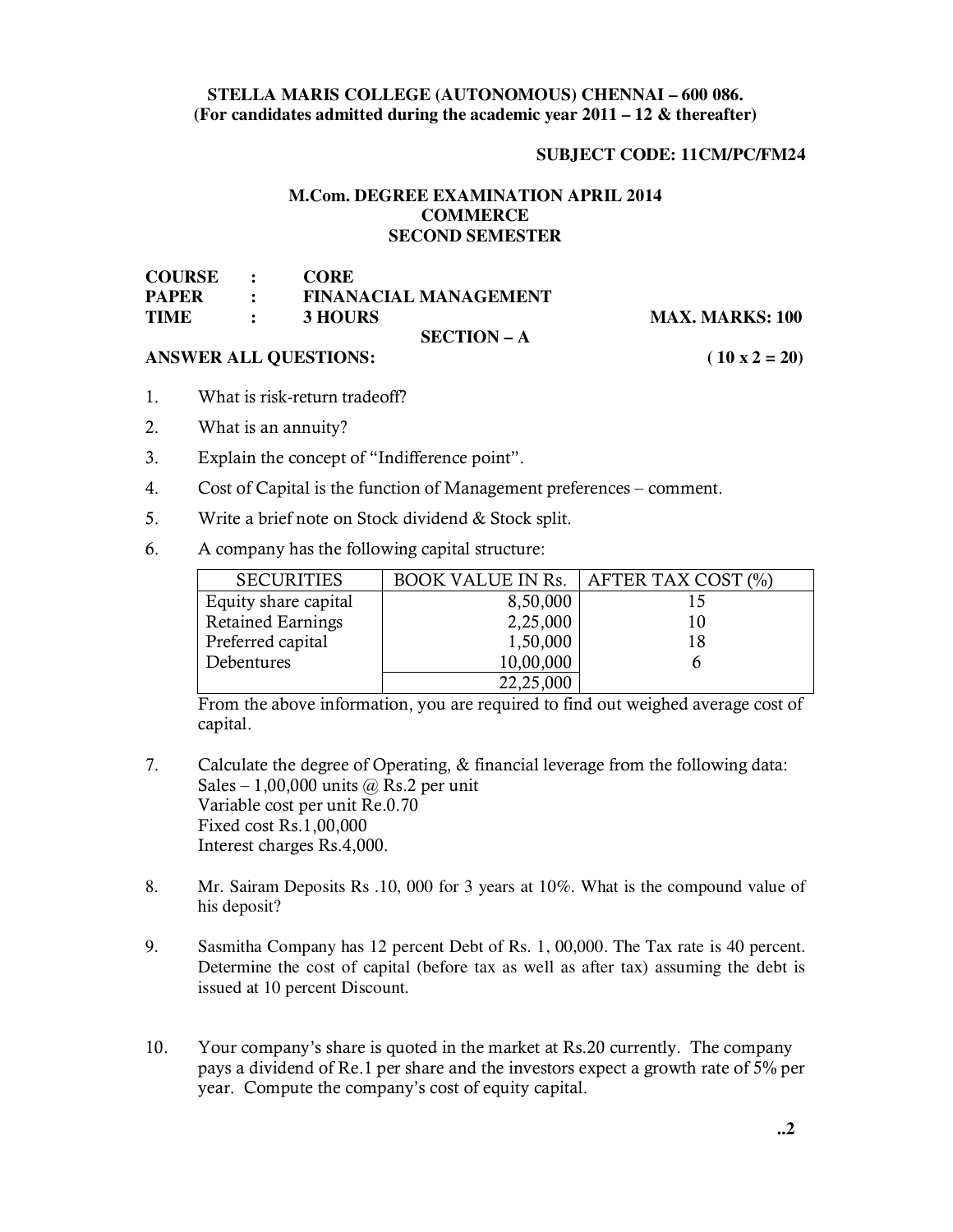### **SECTION – B**

#### ANSWER ANY FIVE QUESTIONS:  $(5 \times 8 = 40)$

- 11. "The potential analyst should take into account 'time value of money' to take objective decision". Amplify this statement.
- 12. What is 'Capital rationing'? Does it lead to sub optimal investment decisions?
- 13. Explain the factors that determine the dividend policy of a firm. Write a note on Stability of dividends.
- 14. How are Capital Budgeting proposals appraised by the management?
- 15. Ajit Ltd., has a stable income and stable dividend policy. The average annual dividend payout is Rs. 25 per share (face value Rs. 100). You are required to ascertain:
	- a) Cost of equity capital.
	- b) Cost of equity capital if the market price of the share is Rs. 150.
	- c) Expected market price in year 2 if cost of equity is expected to rise to 20%.
	- d) Dividend pay out in year 2 if the company were to have an expected market price of Rs. 160 per share, at the existing cost of equity.
- 16. Determine which of the following two machines is better using NPV factor  $@14\%$ year.

| Year         |        |        | 3      | $\Delta$ |        |
|--------------|--------|--------|--------|----------|--------|
| Machine-X    | 40000  | 120000 | 160000 | 240000   | 160000 |
| Machine-Y    | 120000 | 160000 | 200000 | 120000   | -80000 |
| $P/v$ factor | 0.877  | 0.769  | 0.675  | 0.592    | 0.519  |

17. Calculate the degree of Operating &, Financial leverages under situations A and B for the Financial plans I & II respectively from the following relating to the Capital structure of Jeans Ltd:

 Installed capacity 1000 Units; Actual production and sales: 800 units Selling price per unit Rs.20; Variable cost per unit Rs.15 Fixed cost: Situation – A Rs.800. Situation – B Rs.1, 500.

| Financial plan: |          |                                       |
|-----------------|----------|---------------------------------------|
| Equity capital  | Rs.5,000 | Rs.7,000                              |
| Debt            | Rs.5,000 | Rs.2,000 (cost of Debt $\omega$ 10%). |

18. ABC Ltd. is considering investing in a project that costs Rs. 5,00,000. The estimated salvage value is Rs. 50,000 and working capital investment is Rs. 25,000. The tax rate is 35%. The company uses straight line method of depreciation for tax purposes and the project has earnings before tax as follows:

|           | Year                         | <b>CFBT</b> |
|-----------|------------------------------|-------------|
|           |                              | 1,00,000    |
|           | 2                            | 1,00,000    |
|           | 3                            | 1,50,000    |
|           |                              | 1,50,000    |
|           | 5                            | 2,50,000    |
| Determine | (a) Pay back Period (b) ARR. |             |